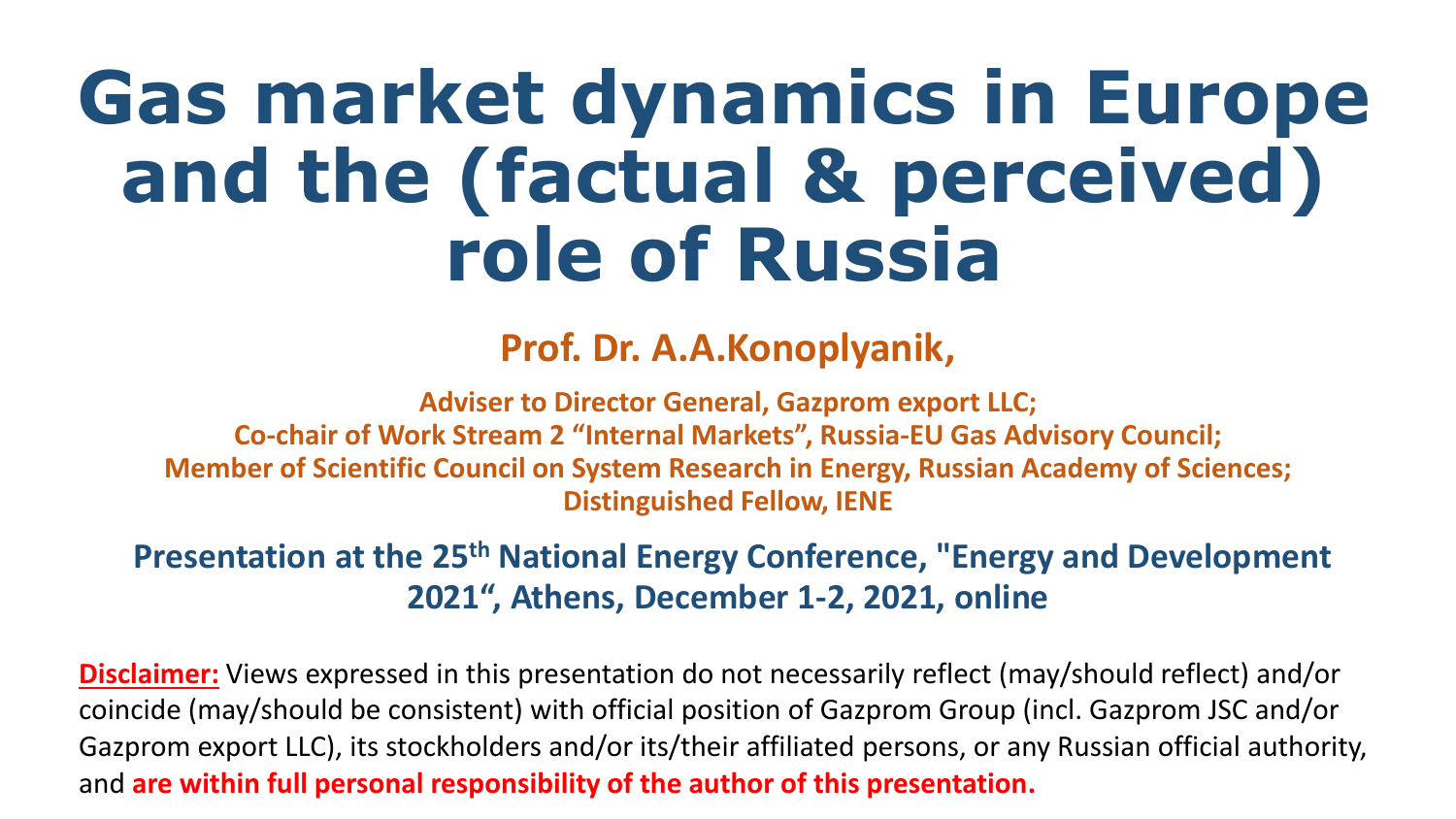# **Table of content**

# **1) Oil & Gas markets: fundamental long-term structural factors**

- 2) Specific EU gas market movements Autumn'2021
- 3) Factual & perceived role of Russia: different understanding in the EU and in Russia of what Gazprom SHALL and what it HAS THE RIGHT to do in Europe in the given conditions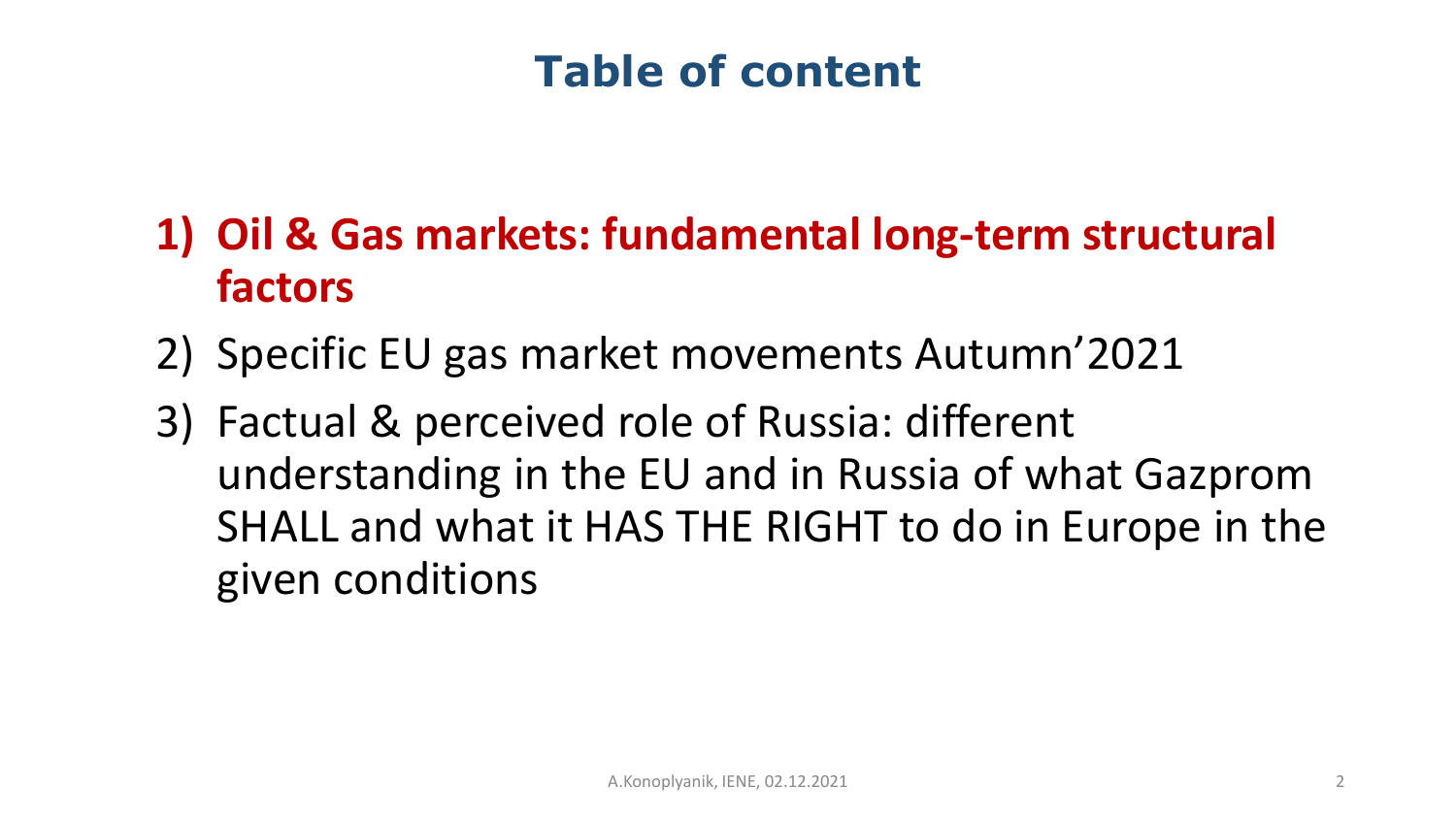#### **Oil & Gas: from physical energy resource to commodity to financial asset**

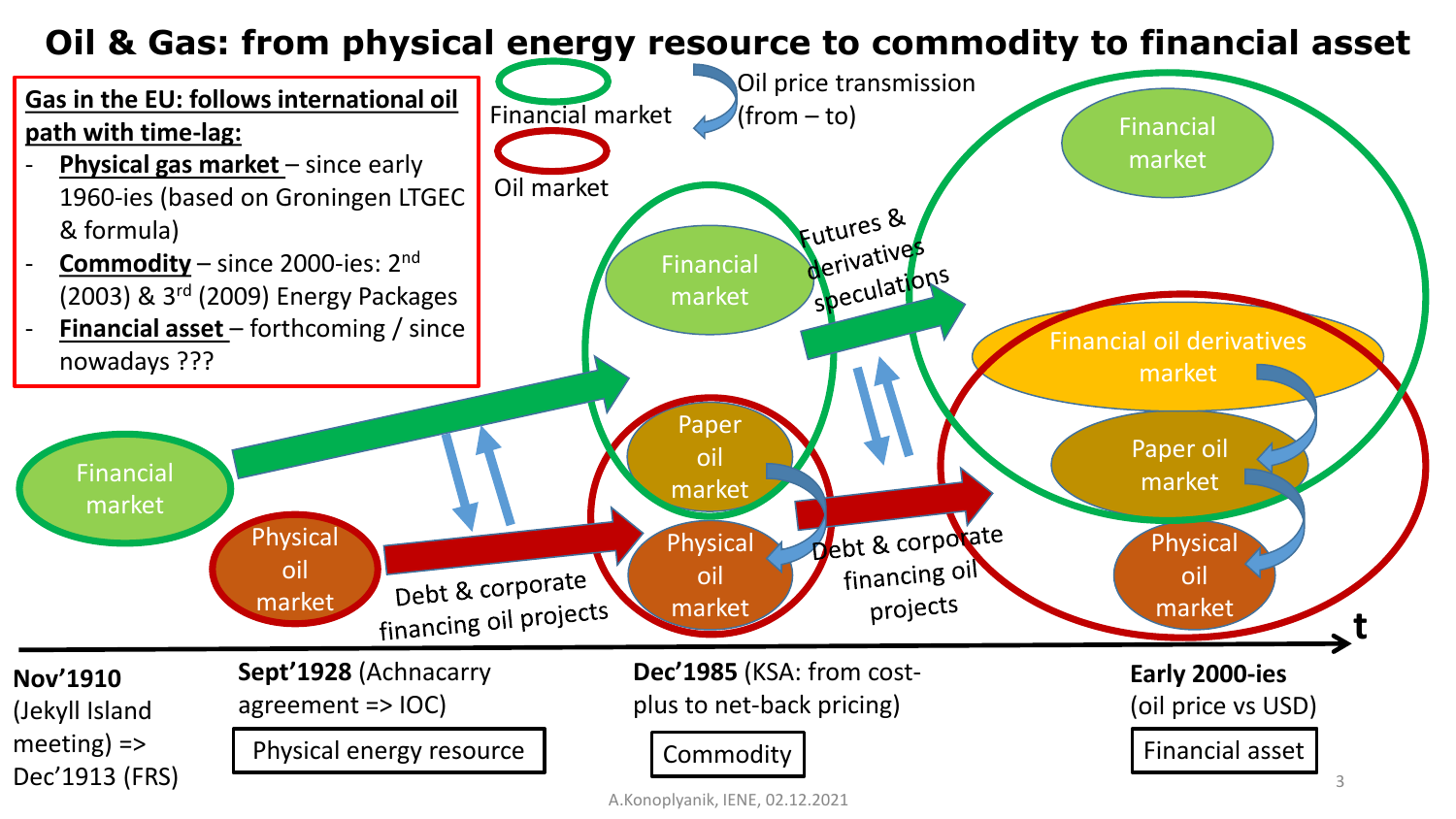### **Today's global gas market in the making**

- **Pipeline gas** (regional) vs **LNG** (global, following oil path)
	- Pipeline gas = two key regions: North America & "Broader Energy Europe" integral parts of global gas market in the making
	- LNG: from regional (Asia-Pacific = "energy island" economies) to global (post-US LNG export began in February'2016) => "Cheniere formula" as background for global price arbitrage =>
		- *"non-tradable regional price differences has transformed into tradable price differentials"*  (*Wolfgang Peters, The Gas Value Chain*)
- **Physical gas** (investments) & **paper gas** (trading) => following oil path
	- From **LTC** (an investment tool) towards **spot** (growing portfolio deals) and **futures** trading (price testing) => from **price-indexation** formulas in LTC to **spot (OTC)** to gas **trading floors** price quotations both in spot and term deals
	- Paper trades are more sensitive to perceived developments, rumours, speculative news… which immediately incorporates in price fluctuations
		- But: paper gas trading in EU no cut-off/stop-trade limits like at the stock market (plus-minus 15% price fluctuations)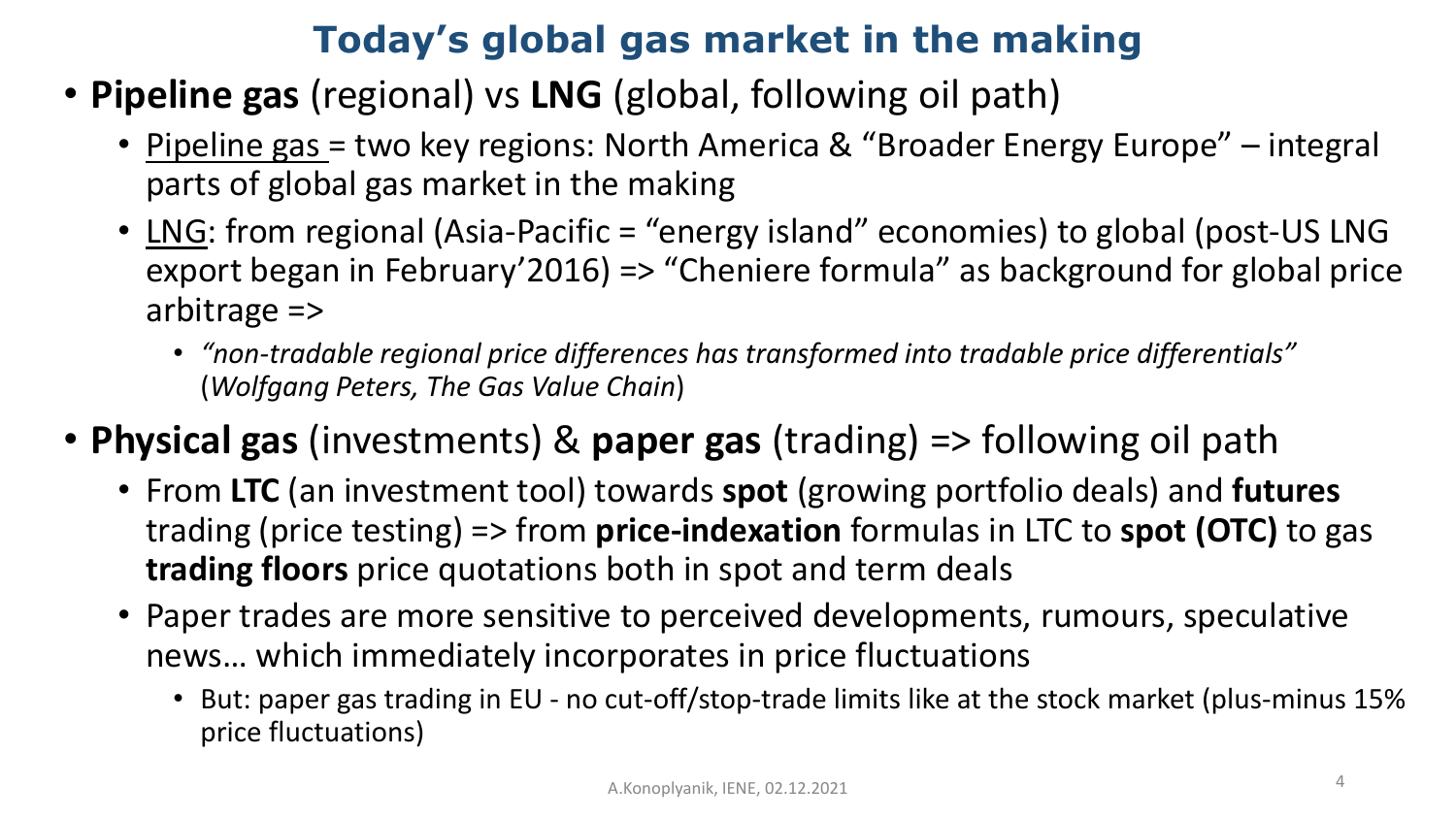

A.Konoplyanik, IENE, 02.12.2021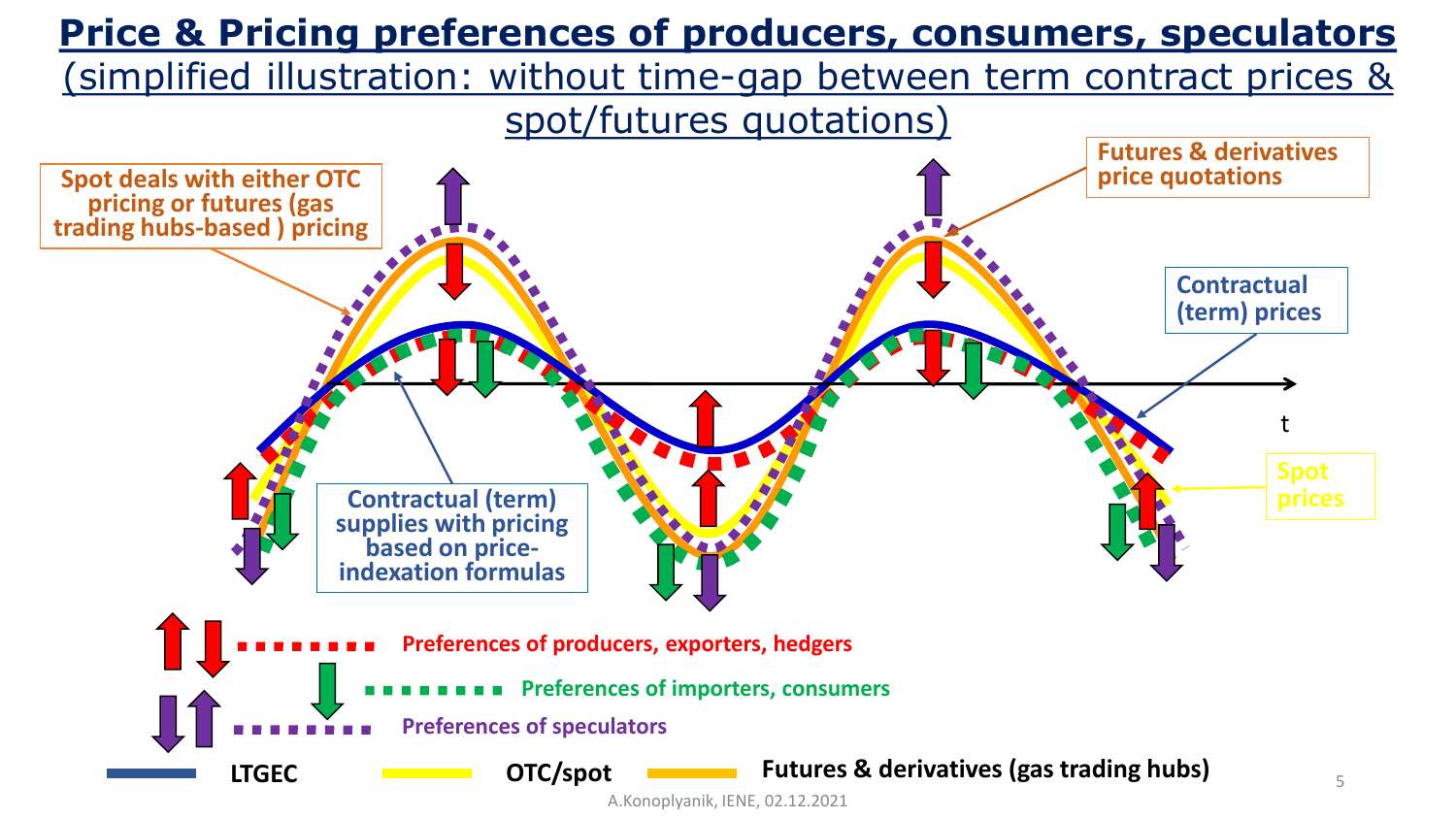# **Table of content**

- 1) Oil & Gas markets: fundamental long-term structural factors
- **2) Specific EU gas market movements Autumn'2021**
- 3) Factual & perceived role of Russia: different understanding in the EU and in Russia of what Gazprom SHALL and what it HAS THE RIGHT to do in Europe in the given conditions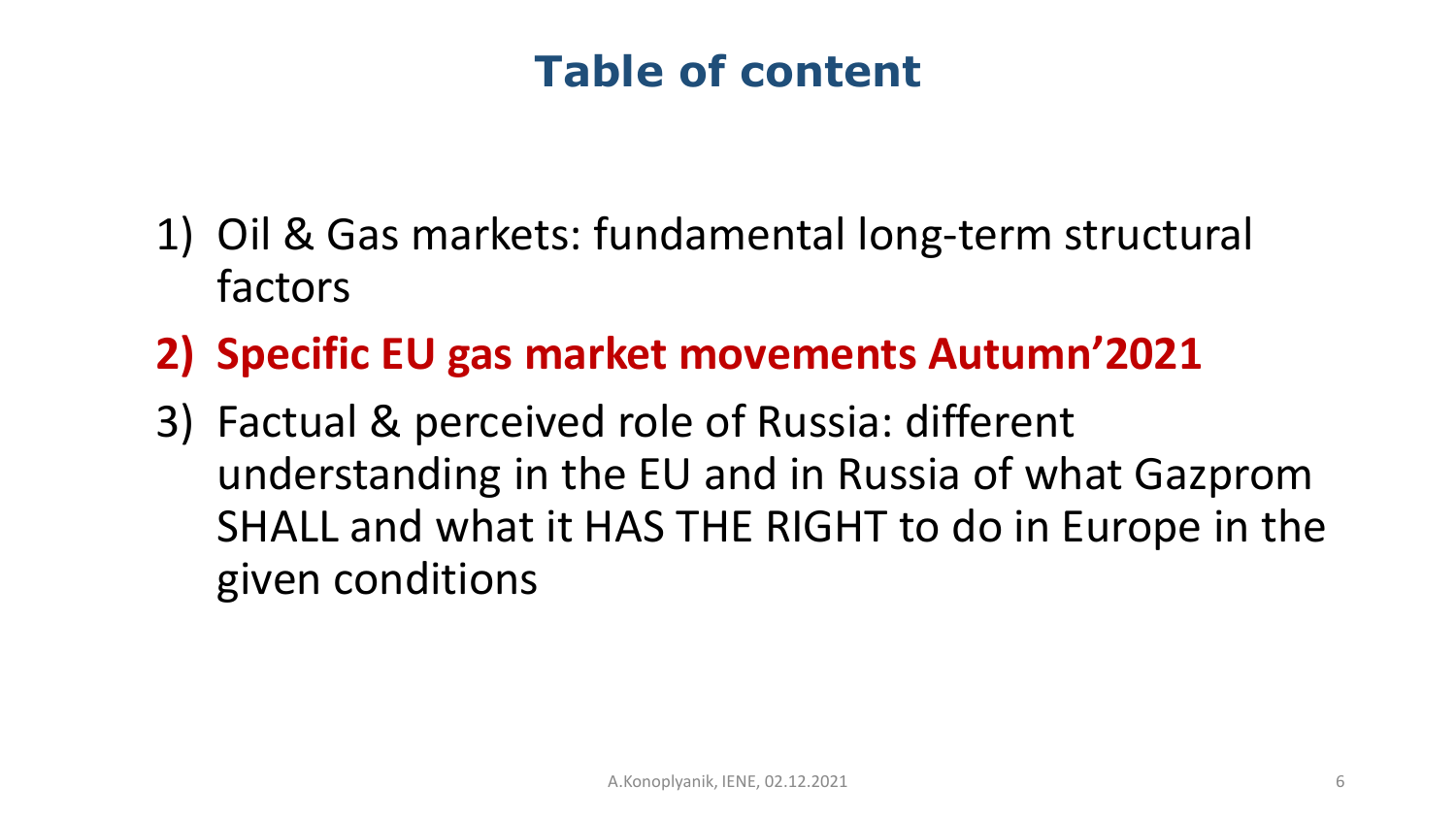### **Specific EU gas Autumn 2021 factors (1/2)**

- 1) Hot Summer => **increased electricity demand for air conditioning** => weather dependent RES (wind & solar) incapable to cover regular demand in base-load-curve => increased fossil-fuel-based (*gas & coal*) power generation - *(i) as back-up for RES, (ii) self-dependent poser generation* - to cover incremental electricity demand. Increased demand for gas & coal => increased prices for them => increase of their import supplies to EU, *incl. from Russia*
- 2) Instead of regular Summer injection to UGS **long-term off-take from UGS**. This was worsened by state of the market: gas was injected under low prices => it is profitable today to take-off & sell for traders at high prices. And vice-versa, even on expectation of future price decline when NordStream-2 will start (even if partial) operation.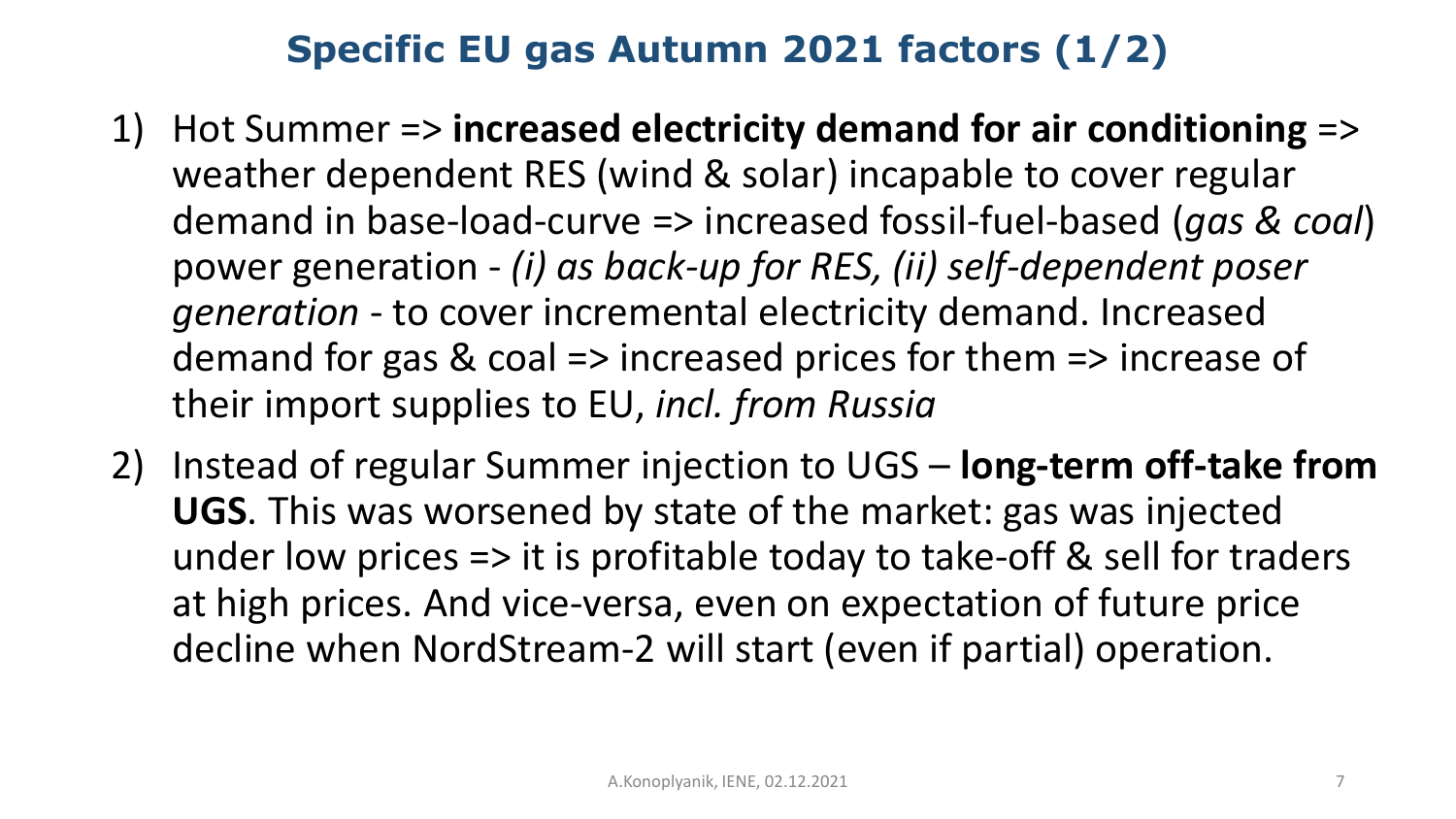#### **Specific EU gas Autumn 2021 factors (2/2)**

3) EU **domestic production in decline** (incl. stop-over of Groningen in 2023). Decommissioning (climate-based) Nuclear & Coal power generation should be compensated, but can't with climate-dependent RES (wind & solar) => import demand for gas grew.

4) Expected reliance on LNG as a balancing fuel for EU failed. **EU is not a premium market for global LNG**. Premium market for LNG is Asia-Pacific where prices are higher than in EU => global LNG flew to Asia, incl. US "molecules of freedom".

- China was first to recover from pandemia & began post-covid economic recovery => large-scale demand growth here.
- => In result, **Russian gas became the balancing fuel** for EU => some nuances regarding what Gazprom "SHALL" and "HAS THE RIGHT" to do in the given circumstances… => since some in the West have already prescribed Russia & Gazprom as being responsible for current gas crisis in EU A.Konoplyanik, IENE, 02.12.2021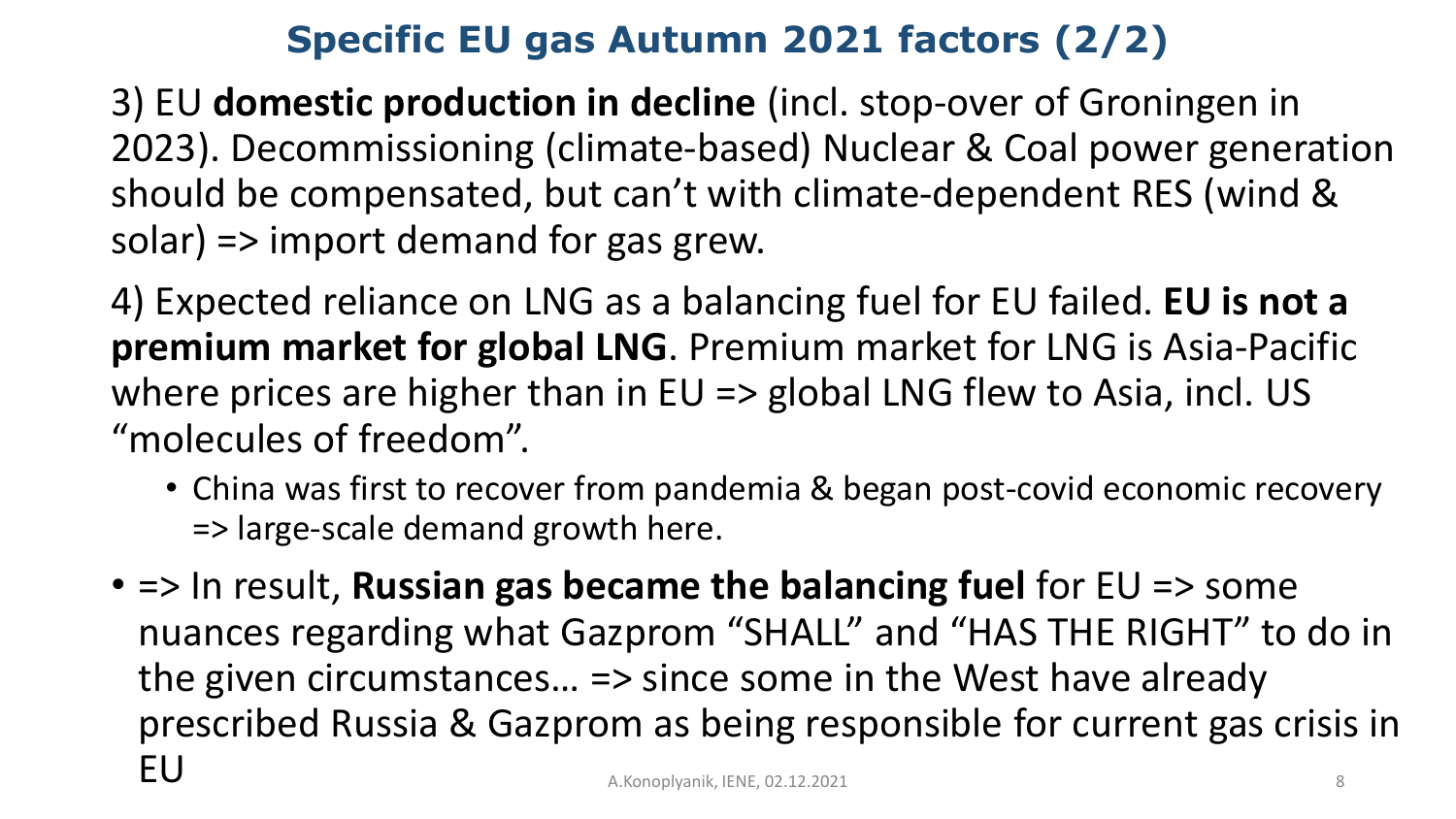# **Table of content**

- 1) Oil & Gas markets: fundamental long-term structural factors
- 2) Specific EU gas market movements Autumn'2021
- **3) Factual & perceived role of Russia: different understanding in the EU and in Russia of what Gazprom SHALL and what it HAS THE RIGHT to do in Europe in the given conditions**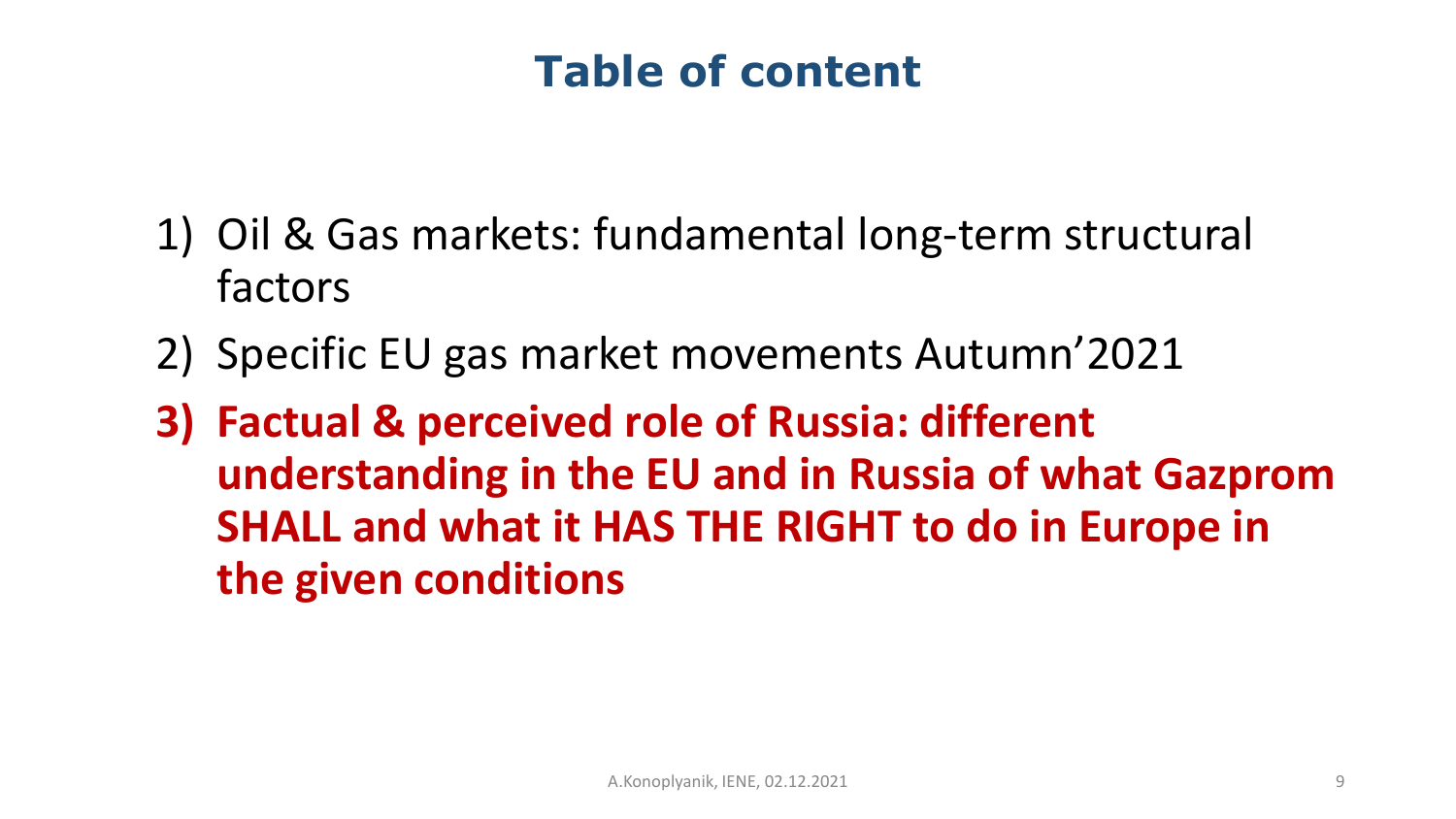### **What Gazprom "SHALL" and "HAS THE RIGHT" to do (1/3)**

- Gazprom fulfills all its contractual export obligations. Views differs regarding above-contractual supplies. In EU many considers that (according to logic of "price arbitrage") Gazprom SHALL use current price situation, to sell more gas which will bring prices down  $\Rightarrow$  expectations that Gazprom would like to earn SHORT-TERM did not materialize. Why? Gazprom works LONG-TERM.
- 1. Gazprom is OBLIGED by RF Law "On Gas Supply" to provide stable & secure supply for domestic consumers => his priority was to inject in domestic UGS in advance of Winter heating season  $+$  to fulfill all its export contractual obligations.
	- This is in full conformity with International Law: UN GA Resolution 1803 (14.12.1962) "Permanent Sovereignty over Natural Resources" => "…must be exercised in the interest of their national development and of the well-being of the people of the State concerned"  $\Rightarrow$
- 2. If EU needs Russian/Gazprom's gas, why it harms Russia/Gazprom with anti-Russian sanctions (incl. by introducing discriminatory legal regime for NordStream-2 & OPAL gas pipelines)? Why in these conditions Russia should make a unilateral favour for EU? Where reciprocity principle? => Gazprom has the full legal & moral right to deliver ONLY contractual LTC volumes & NOT above them.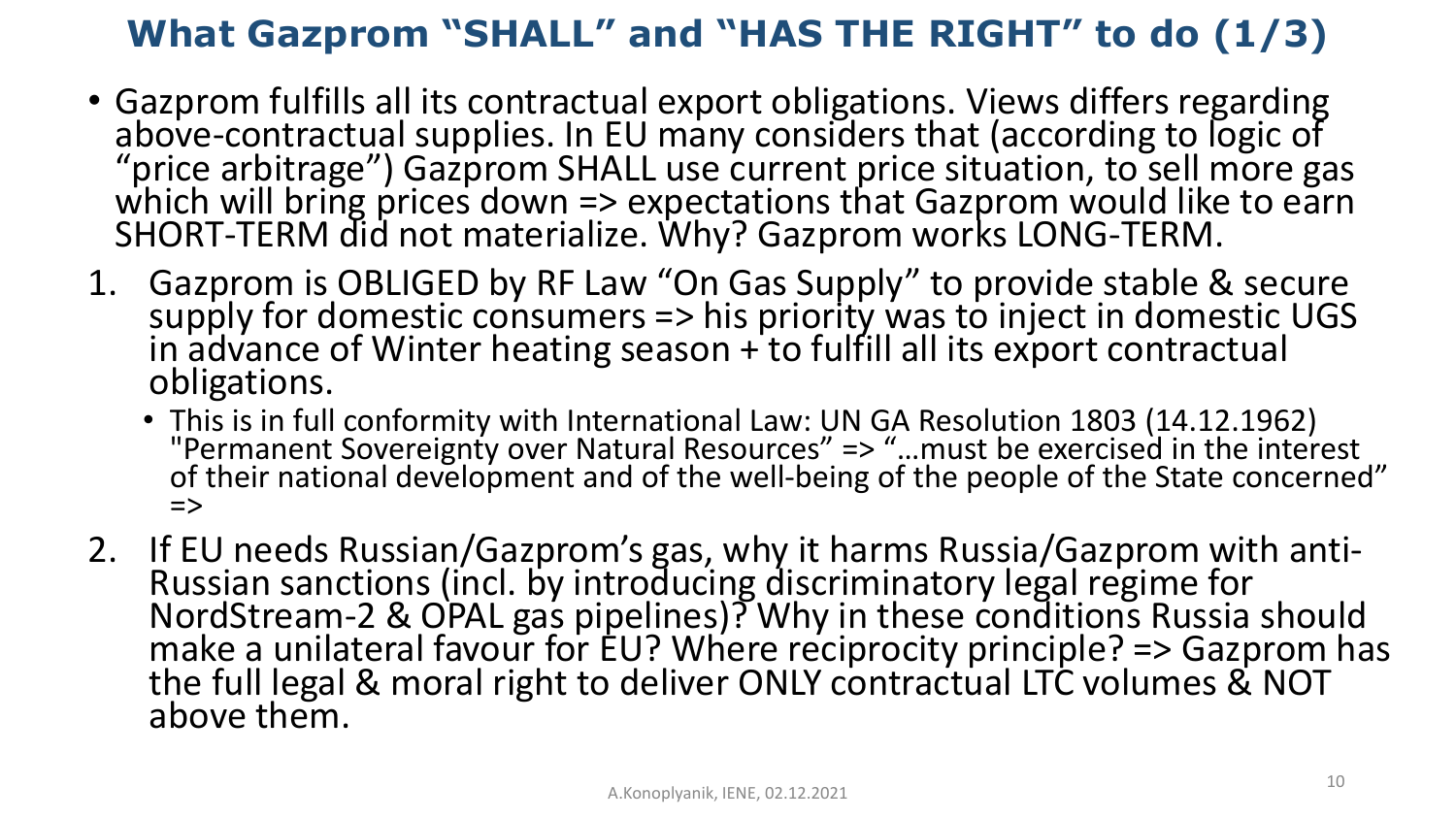### **What Gazprom "SHALL" and "HAS THE RIGHT" to do (2/3)**

3) Russia/Gazprom are being forced to deliver gas to EU via Ukrainian transit. BUT: it is the legal right of supplier to choose delivery route to LTC delivery points - which supplier considers to be less risky & costly (regulatory, technological, political aspects of "transit risks pyramid").

- Due to modern technology of NS-1&2 & their shorter supply route to EU (from Yamal compared with Ukrainian route from Nadym-Pur-Taz), transportation costs by NS-1&2 are lower, as well as carbon footprint => delivery cut-off price of Russian gas in EU by NS-1&2 will be also lower => for mutual benefit of Russia & EU.
- Full utilization of capacity of NS-1 (+OPAL & Gazelle), NS-2 (+ Eugal), & Turkstream (+ Balkan Stream) is more beneficial compared with Ukrainian route under its current technical conditions (KPMG "accident rate" for UA GTS is 9 times higher than for EU/FRG)
- Reservation of additional transit volumes of US GTS above fixed "ship &/or pay" transit contractual 2020-2024 obligations is done at higher transit tariffs => cut-off price in EU of gas delivered via UA GTS would have been higher compared to deliveries via NS-1&2.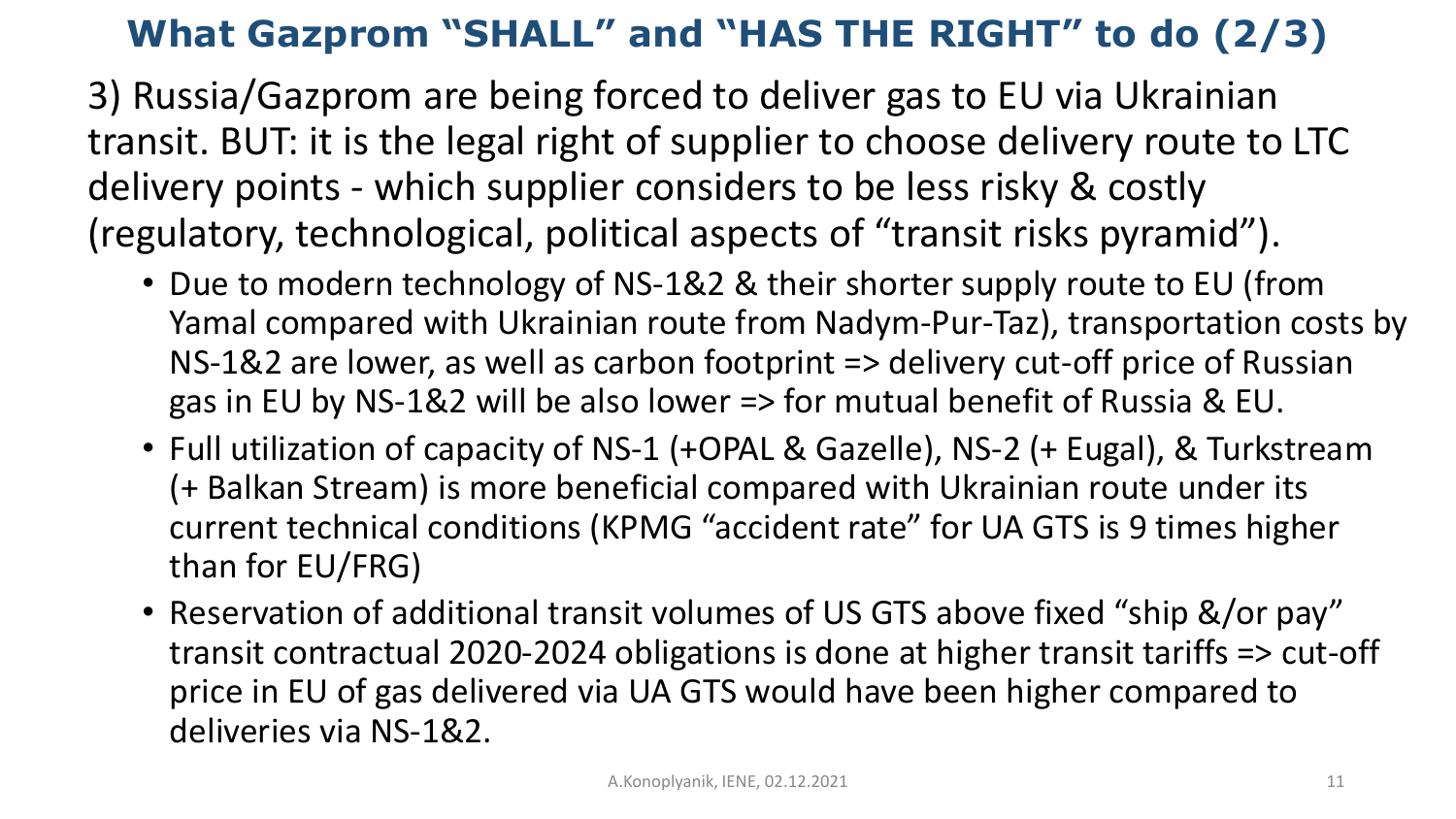**Transition from historical system of linear corridors to current linear-circular system of Russian gas supplies to the EU within two current rings of competitive gas supplies in formation: (i) "disruptive" ring of global LNG supplies & (ii) "integral" with internal backup ring of Russian pipeline gas supplies within radialcircle gas infrastructure system (generalized scheme)**

**-> Europe for Russian pipeline gas supplies = target market**

**-> Europe for LNG supplies (incl. US LNG) = closing (bridge) market within arbitrage deals (but target market for US LNG in Eastern Europe => "to kill the (Russian gas as) competitor")**

> Historical delivery points of Russian gas to the EU

Zones of transit risks

Pipeline gas

Ukrainian UGS

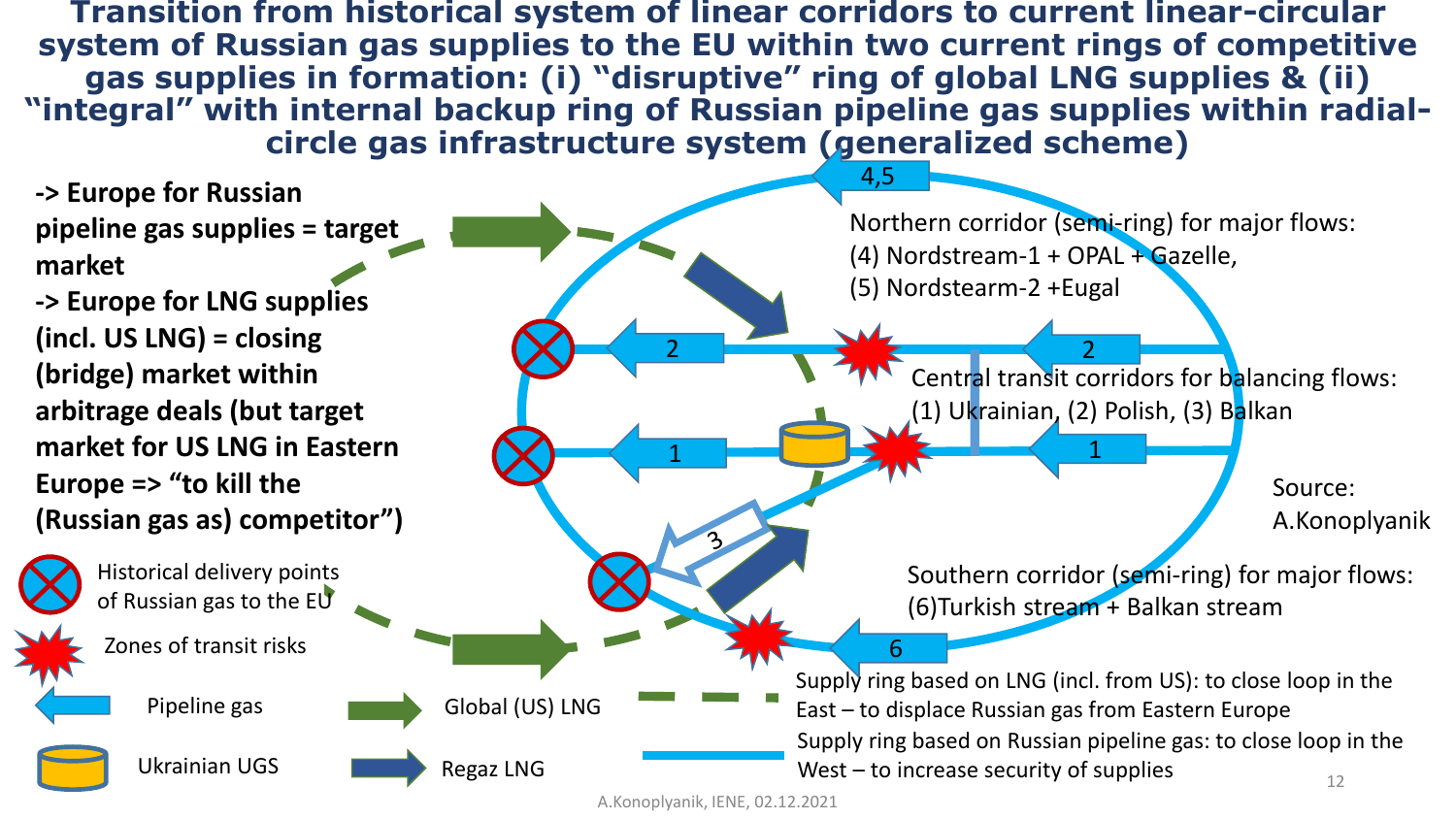## **What Gazprom "SHALL" and "HAS THE RIGHT" to do (3/3)**

4) LTC pricing is formula-based => indexation formulas smooths price peaks driven by short-term perceptions of speculators => even transition from PPindexation (dominated in the past) to currently dominating gas-hubs-indexation (above 80% in current Russian LTGEC) ALWAYS smooths price peaks => current contractual prices are appr. 3-4 times lower price peaks (futures/hubs).

5) Within its "Green Deal" agenda EU:

- propagate departure from gas, though leaving for gas 10Y-long "transition period" (much shorter than duration of standard investment cycle of gas project);
- introduce direct discriminatory limitations for financing gas, incl. infrastructure, projects (EIB, Nov.2019, etc.). Plans of previous EU Commission for infrastructure de-bottlenecking (interconnectors to provide obligatory onborder reverse flows and free flows of gas within EU "single" internal gas market) left unfinished => this worsens local gas crises.
- => In sum-total: current gas crisis in Europe is mostly a hand-made, though with the hands & within mental models of European legislators & regulators themselves.